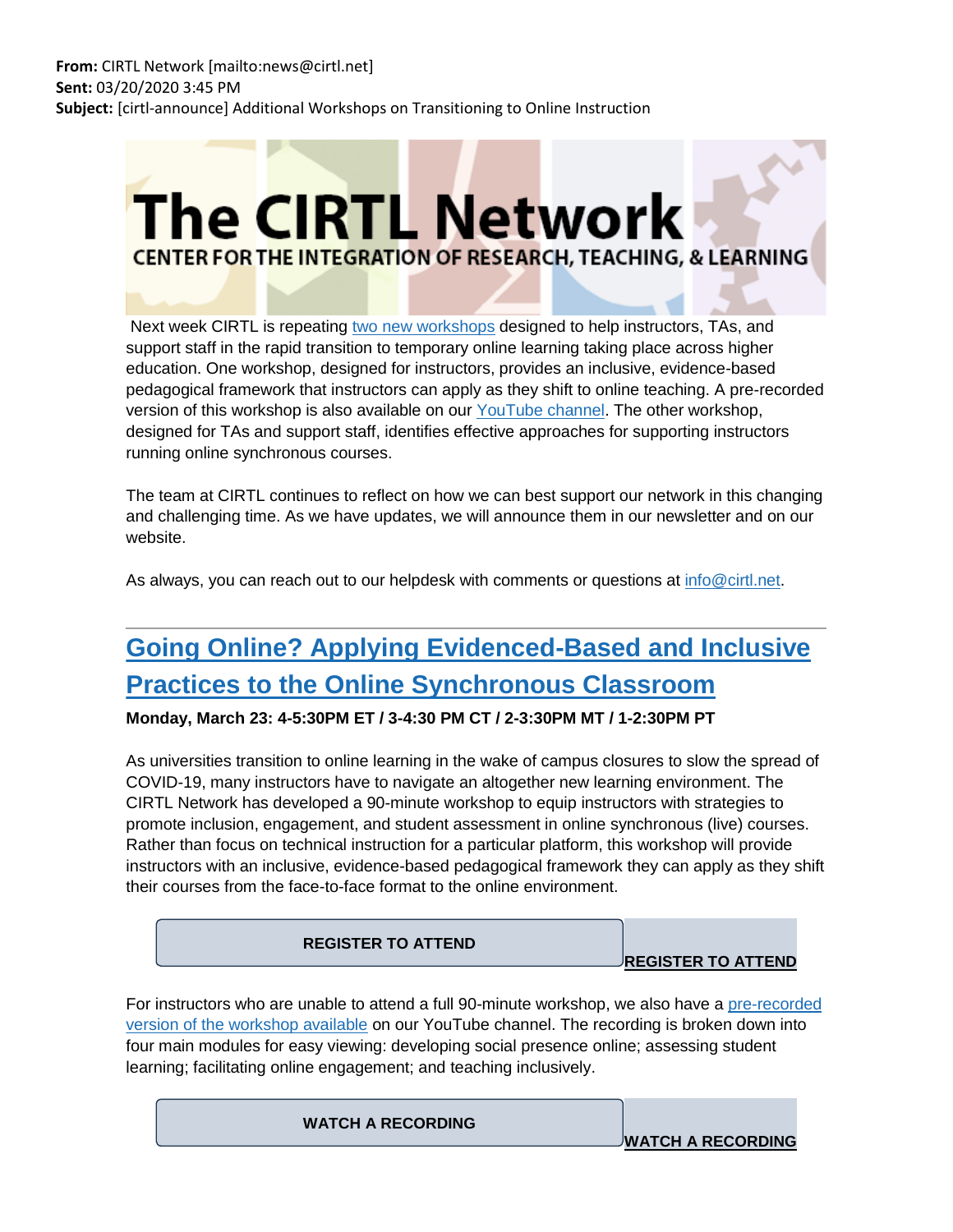## **[Tips for Support Staff and TAs Suddenly Supporting](https://nam05.safelinks.protection.outlook.com/?url=https%3A%2F%2Flists.wisc.edu%2Ft%2F58341215%2F84804386%2F4161190%2F3012%2F&data=02%7C01%7Cjoeg%40pitt.edu%7Cb3386fd467bd4075d74208d7cd0a4c14%7C9ef9f489e0a04eeb87cc3a526112fd0d%7C1%7C0%7C637203316418131848&sdata=x12q%2FGSm2onIU4Ie6t0kgFfA71CKMXSA%2B2lAfmxaPLw%3D&reserved=0)  [Synchronous Online Learning](https://nam05.safelinks.protection.outlook.com/?url=https%3A%2F%2Flists.wisc.edu%2Ft%2F58341215%2F84804386%2F4161190%2F3012%2F&data=02%7C01%7Cjoeg%40pitt.edu%7Cb3386fd467bd4075d74208d7cd0a4c14%7C9ef9f489e0a04eeb87cc3a526112fd0d%7C1%7C0%7C637203316418131848&sdata=x12q%2FGSm2onIU4Ie6t0kgFfA71CKMXSA%2B2lAfmxaPLw%3D&reserved=0)**

#### **Tuesday, March 24: 2-2:45PM ET / 1-1:45PM CT / 12-12:45PM MT / 11-11:45AM PT**

TAs and Centers for Teaching and Learning will be invaluable sources of support as instructors transition to online learning in the wake of campus closures to slow the spread of COVID-19. In this 45-minute workshop, CIRTL Network staff will share tips from years of experience supporting online events, workshops, courses, seminars, and teaching institutes. The workshop will address the less obvious parts of support - like avoiding assumptions about who does what in the online environment - as well as the obvious - like what to do when everything crashes in online sessions.

**[REGISTER TO ATTEND](https://nam05.safelinks.protection.outlook.com/?url=https%3A%2F%2Fwww.cirtl.net%2Fevents%2F873&data=02%7C01%7Cjoeg%40pitt.edu%7Cb3386fd467bd4075d74208d7cd0a4c14%7C9ef9f489e0a04eeb87cc3a526112fd0d%7C1%7C0%7C637203316418141839&sdata=J24D6YefPiMSuglSQ1%2Ffn4vuRBmSiQtUrkai7rePUMU%3D&reserved=0)**

**[REGISTER TO ATTEND](https://nam05.safelinks.protection.outlook.com/?url=https%3A%2F%2Flists.wisc.edu%2Ft%2F58341215%2F84804386%2F4161190%2F3013%2F&data=02%7C01%7Cjoeg%40pitt.edu%7Cb3386fd467bd4075d74208d7cd0a4c14%7C9ef9f489e0a04eeb87cc3a526112fd0d%7C1%7C0%7C637203316418141839&sdata=LEwzi6r%2B6G9wgro8pxfRhocjocKfcc7szZhSDXC8R1E%3D&reserved=0)**

## **[Tips for Support Staff and TAs Suddenly Supporting](https://nam05.safelinks.protection.outlook.com/?url=https%3A%2F%2Flists.wisc.edu%2Ft%2F58341215%2F84804386%2F4161191%2F3014%2F&data=02%7C01%7Cjoeg%40pitt.edu%7Cb3386fd467bd4075d74208d7cd0a4c14%7C9ef9f489e0a04eeb87cc3a526112fd0d%7C1%7C0%7C637203316418141839&sdata=DnUsqv7hvozL7q7MGM%2B6LxJcs9VeW7%2FN75mOkJSZYZM%3D&reserved=0)  [Synchronous Online Learning](https://nam05.safelinks.protection.outlook.com/?url=https%3A%2F%2Flists.wisc.edu%2Ft%2F58341215%2F84804386%2F4161191%2F3014%2F&data=02%7C01%7Cjoeg%40pitt.edu%7Cb3386fd467bd4075d74208d7cd0a4c14%7C9ef9f489e0a04eeb87cc3a526112fd0d%7C1%7C0%7C637203316418141839&sdata=DnUsqv7hvozL7q7MGM%2B6LxJcs9VeW7%2FN75mOkJSZYZM%3D&reserved=0)**

#### **Wednesday, March 25: 2-2:45PM ET / 1-1:45PM CT / 12-12:45PM MT / 11-11:45AM PT**

TAs and Centers for Teaching and Learning will be invaluable sources of support as instructors transition to online learning in the wake of campus closures to slow the spread of COVID-19. In this 45-minute workshop, CIRTL Network staff will share tips from years of experience supporting online events, workshops, courses, seminars, and teaching institutes. The workshop will address the less obvious parts of support - like avoiding assumptions about who does what in the online environment - as well as the obvious - like what to do when everything crashes in online sessions.

**[REGISTER TO ATTEND](https://nam05.safelinks.protection.outlook.com/?url=https%3A%2F%2Fwww.cirtl.net%2Fevents%2F874&data=02%7C01%7Cjoeg%40pitt.edu%7Cb3386fd467bd4075d74208d7cd0a4c14%7C9ef9f489e0a04eeb87cc3a526112fd0d%7C1%7C0%7C637203316418151834&sdata=fuXDmaE7dG953wOxV7sH09qkEPOFaxBlJF20jvoVAxA%3D&reserved=0)**

**[REGISTER TO ATTEND](https://nam05.safelinks.protection.outlook.com/?url=https%3A%2F%2Flists.wisc.edu%2Ft%2F58341215%2F84804386%2F4161191%2F3015%2F&data=02%7C01%7Cjoeg%40pitt.edu%7Cb3386fd467bd4075d74208d7cd0a4c14%7C9ef9f489e0a04eeb87cc3a526112fd0d%7C1%7C0%7C637203316418151834&sdata=oToplTuzQt%2FjQmntGwPswFCMWSC%2FWxkn6Vbi8HSJb3o%3D&reserved=0)**

### **Academic Careers & Job Postings**

[Genetics & Microbiology Lecturer, Simon Fraser University \(Deadline: 3/25\)](https://nam05.safelinks.protection.outlook.com/?url=https%3A%2F%2Flists.wisc.edu%2Ft%2F58341215%2F84804386%2F4152164%2F4002%2F&data=02%7C01%7Cjoeg%40pitt.edu%7Cb3386fd467bd4075d74208d7cd0a4c14%7C9ef9f489e0a04eeb87cc3a526112fd0d%7C1%7C0%7C637203316418161829&sdata=%2BV0HqVA8ojeaJJVzXrJnEkJ6j1c8Whi3IpyLsgUfQUw%3D&reserved=0)

Plant Biology & [Physiology Lecturer, Simon Fraser University \(Deadline: 3/25\)](https://nam05.safelinks.protection.outlook.com/?url=https%3A%2F%2Flists.wisc.edu%2Ft%2F58341215%2F84804386%2F4152165%2F4003%2F&data=02%7C01%7Cjoeg%40pitt.edu%7Cb3386fd467bd4075d74208d7cd0a4c14%7C9ef9f489e0a04eeb87cc3a526112fd0d%7C1%7C0%7C637203316418161829&sdata=QK%2Fdx1yaAou32MD7T804hmz7oYnFio0fKJcZnWgxmvk%3D&reserved=0)

[Inclusive Education Specialist, Lawrence University \(Deadline: 3/30\)](https://nam05.safelinks.protection.outlook.com/?url=https%3A%2F%2Flists.wisc.edu%2Ft%2F58341215%2F84804386%2F4152166%2F4004%2F&data=02%7C01%7Cjoeg%40pitt.edu%7Cb3386fd467bd4075d74208d7cd0a4c14%7C9ef9f489e0a04eeb87cc3a526112fd0d%7C1%7C0%7C637203316418171825&sdata=4uHJ4apyxqQasRbkHE7BWWV7QP1XEVkXu7m3hnpCTEs%3D&reserved=0)

[NIH IRACDA Postdocs, UCLA \(Deadline: 4/1\)](https://nam05.safelinks.protection.outlook.com/?url=https%3A%2F%2Flists.wisc.edu%2Ft%2F58341215%2F84804386%2F4152167%2F4005%2F&data=02%7C01%7Cjoeg%40pitt.edu%7Cb3386fd467bd4075d74208d7cd0a4c14%7C9ef9f489e0a04eeb87cc3a526112fd0d%7C1%7C0%7C637203316418171825&sdata=7TBWVJit0OE1EuERi4TV8Fa%2BklfFTLzuqqJroykVHd8%3D&reserved=0)

[Assistant/Associate Biology Professor, Marian University \(Open until filled\)](https://nam05.safelinks.protection.outlook.com/?url=https%3A%2F%2Flists.wisc.edu%2Ft%2F58341215%2F84804386%2F4152168%2F4006%2F&data=02%7C01%7Cjoeg%40pitt.edu%7Cb3386fd467bd4075d74208d7cd0a4c14%7C9ef9f489e0a04eeb87cc3a526112fd0d%7C1%7C0%7C637203316418181817&sdata=EtvRyj7CLVbOgXlloaK5o14ovGVwt48qA832NPuq57U%3D&reserved=0)

[Visiting Assistant Professor Positions, Emory University](https://nam05.safelinks.protection.outlook.com/?url=https%3A%2F%2Flists.wisc.edu%2Ft%2F58341215%2F84804386%2F4152169%2F4007%2F&data=02%7C01%7Cjoeg%40pitt.edu%7Cb3386fd467bd4075d74208d7cd0a4c14%7C9ef9f489e0a04eeb87cc3a526112fd0d%7C1%7C0%7C637203316418181817&sdata=qyct0G%2FNryvcudC8%2FVyRa5c1hmMcI%2BpgWDgQPxWa5Mk%3D&reserved=0)